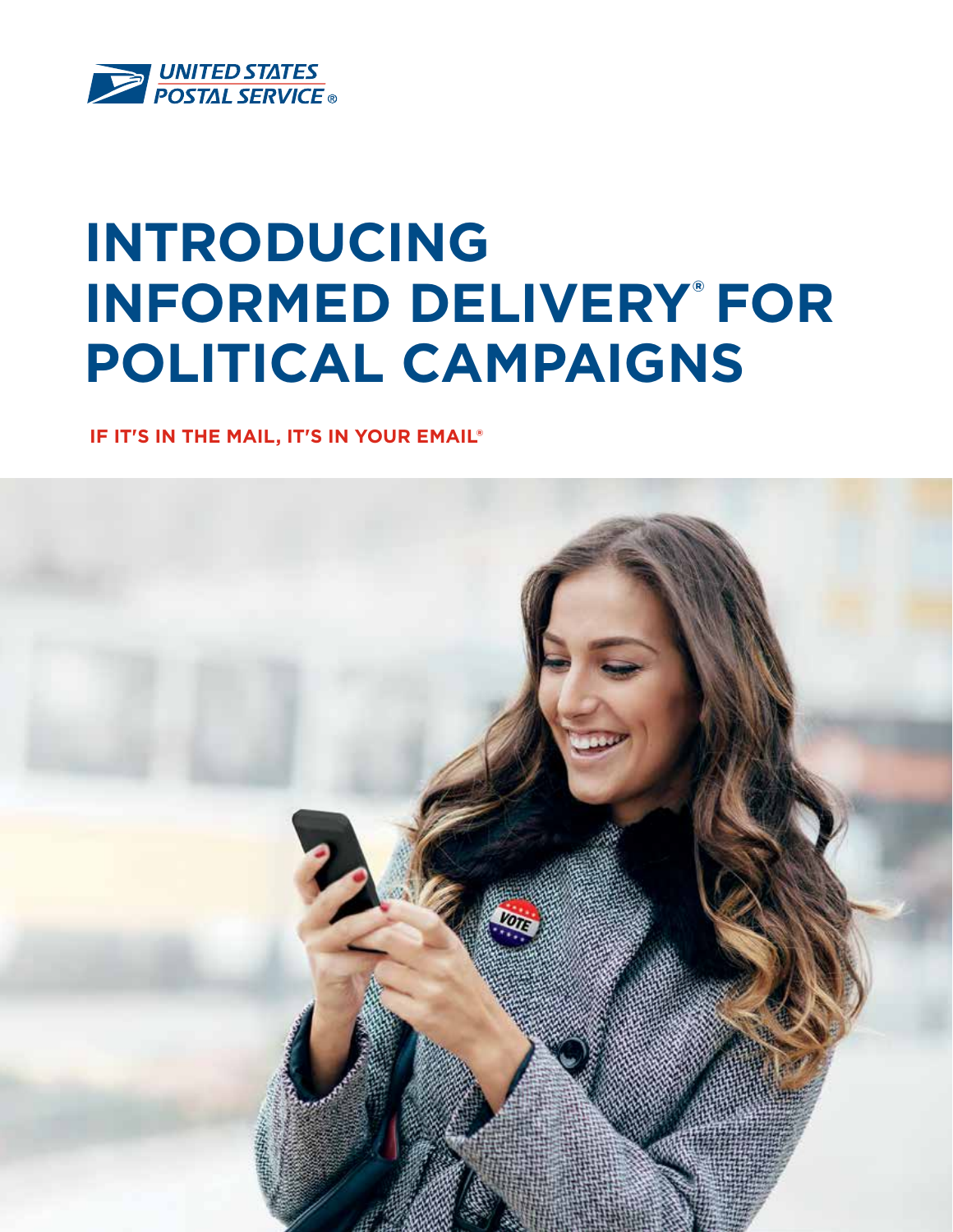# **GET** *MORE* **FROM YOUR POLITICAL MAIL—MORE IMPACT, MORE INSIGHT, AND MORE ROI POTENTIAL**

### **Did you know?**

## By integrating direct mail and digital, you can elicit up to 39% more consumer engagement than a single-media campaign.<sup>1</sup>

The barrage of political advertising out there is leaving campaign managers searching for new ways to make an impact, to get more voters engaged, and to get more return on investment (ROI) out of their direct mail campaign spend. One of those ways is a powerful new innovation from the U.S. Postal Service called Informed Delivery®.

Informed Delivery gives voters the ability to digitally preview and interact with your political mail from anywhere—across town or across the globe—via email, online dashboard, or mobile app.

Direct mail integrated with digital ads can often increase conversion by

20%.



#### **What does this mean for your campaign?**

This is an unprecedented opportunity to engage voters through an integrated mail and digital political campaign—all from a single mailpiece. It also means easy access to data insights about your campaign, such as open rates and click-throughs.

#### **People like Informed Delivery. The results have been through the roof:3**

- 89% of surveyed users are satisfied or very satisfied with Informed Delivery.
- 93% of surveyed users would recommend Informed Delivery to friends, family, or colleagues.
- 84% of surveyed users indicated they respond to digital promotions a few times monthly or more.
- 81% of surveyed users indicated they respond to mail promotions a few times monthly or more.

#### **Informed Delivery turns your political mailpiece into an omni-channel experience.**

To help increase engagement and drive action, campaign managers can choose to create an Informed Delivery interactive campaign. This means you can include supplemental content such as customized color images and a URL to drive consumers to digital experiences on your website, social media, or mobile app.

<sup>1. &</sup>quot;Connecting for Action," Canada Post, September 2016.

<sup>2.</sup> Alan Sherman, "Drive True Omnichannel Marketing by Combining Direct Mail with Digital Channels," IWCO Direct, May 10, 2017.

<sup>3.</sup> USPS User Survey, April 2018.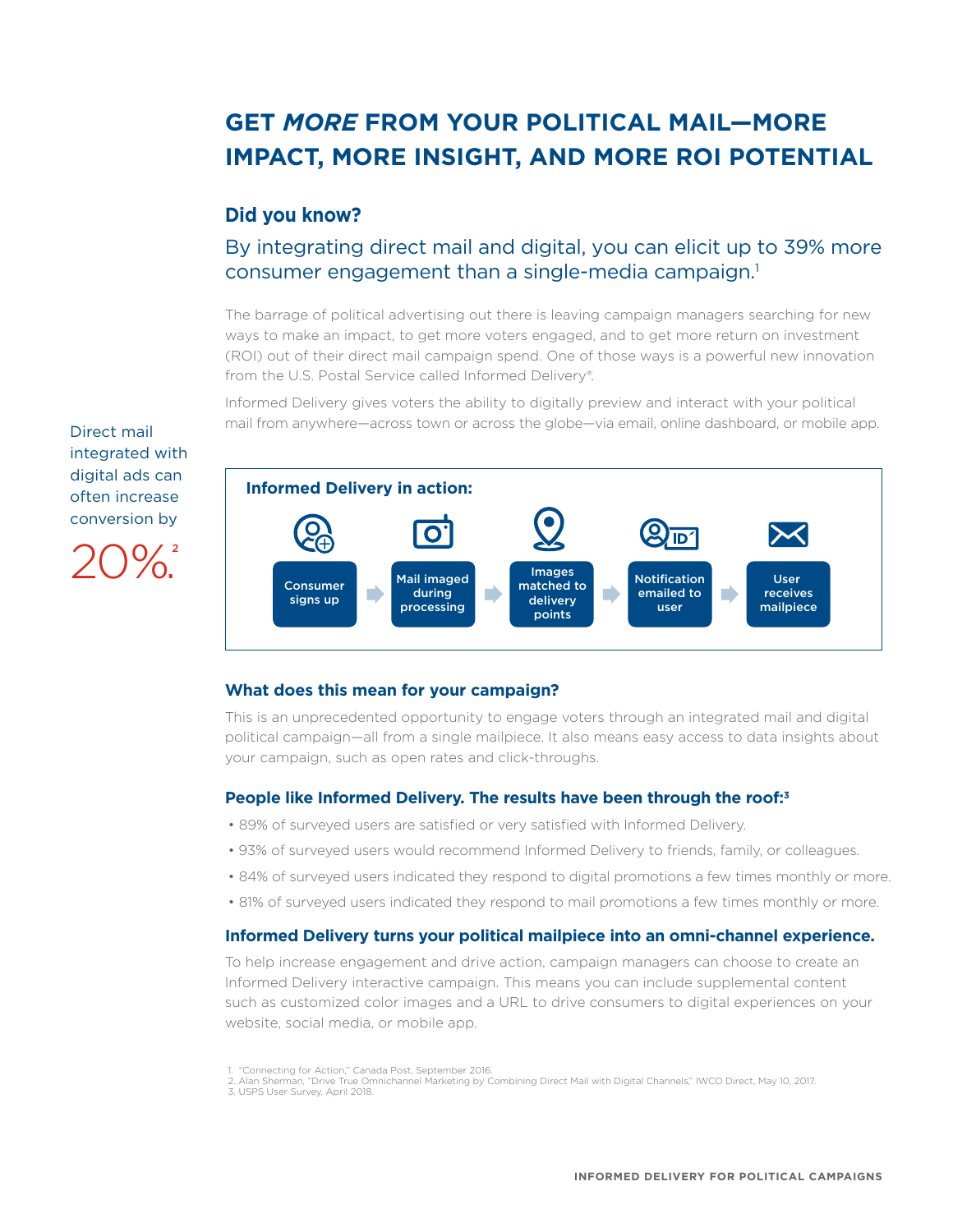

**Campaign visibility and data insight right at your fingertips.** 

With Informed Delivery interactive campaigns, you get easy access to data insights. This valuable data includes:

- The number of your physical mailpieces and emails sent to users.
- The number and percentage of emails opened.
- The number and percentage of click-throughs from the interactive campaign.

#### **The Informed Delivery advantage.**

Informed Delivery interactive campaigns uniquely bridge the gap between the physical and digital worlds. This helps create a unique experience that voters are more likely to remember.

#### **The benefits for political campaigns are many, including:**

- **Increase interaction.** Generate multiple impressions—digital and physical—from a single mailpiece.
- **Get more bang for your buck.** Potentially increase ROI for your campaign.
- **Measure campaign performance**. Gain valuable data insights that can help optimize your marketing spend.

**Learn more about Informed Delivery by visiting DeliverTheWin.com/InformedDelivery.**

1. USPS-generated reports; six-month average of aggregate email open rate as of December 2017.

engaged user base that delivers higher-thanaverage email open rates:

Tap into an

68.5% on average.<sup>1</sup>